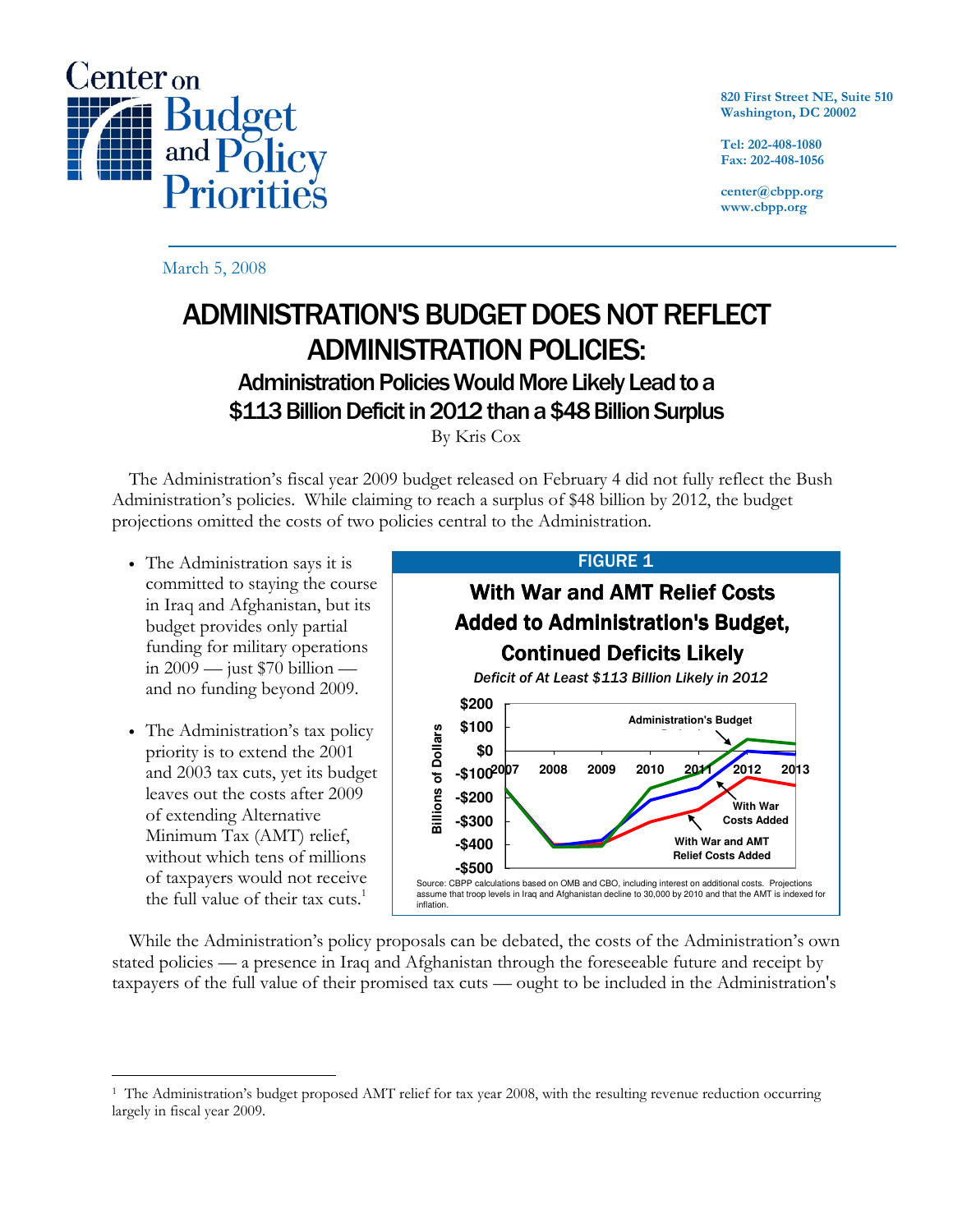budget projections for the next five years. Including these costs brings the projected deficit under the Administration's budget to at least \$113 billion in 2012 (See Figure 1).<sup>2</sup>

## Limited Funding Included for the Wars in Iraq and Afghanistan

 Although the Administration supports keeping U.S. troops in Iraq and Afghanistan, it failed to include the costs of supporting these troops in its budget. In 2004, President Bush said that, "In terms of how long we'll be [in Iraq]: as long as necessary, and not one day more." He reaffirmed his position in this year's State of the Union address, stating, "American troops are shifting from leading operations, to partnering with Iraqi forces, and, eventually, to a protective overwatch mission." To support military operations in Iraq and Afghanistan, the Administration requested \$197 billion for 2008 alone. Given the level of last year's funding request, \$70 billion seems a sharp underestimate for 2009, let alone as a total for the next five years.

| Table 1                                                                                        |       |       |       |       |       |      |
|------------------------------------------------------------------------------------------------|-------|-------|-------|-------|-------|------|
| Funding for Iraq and Afghanistan Will Likely Exceed \$70 Billion Dollars Over the Coming Years |       |       |       |       |       |      |
| Funding proposed for the wars in Iraq and Afghanistan: Administration and CBO estimates        |       |       |       |       |       |      |
| (Billions of dollars)                                                                          |       |       |       |       |       |      |
|                                                                                                | 2008  | 2009  | 2010  | 2011  | 2012  | 2013 |
| <b>Administration's Fiscal Year 2009 Budget</b>                                                | \$197 | \$70  | \$0   | $\$0$ | \$0   | \$0  |
| Congressional Budget Office - scenario 1<br>Troop levels decline to 30,000 by 2010             | \$193 | \$118 | \$50  | \$33  | \$34  | \$33 |
| Congressional Budget Office - scenario 2<br>Troop levels decline to 75,000 by 2013             | \$193 | \$161 | \$147 | \$128 | \$101 | \$79 |

 The Administration claims that funding levels for this year can not be accurately estimated until Congress has fully provided the funding requests the Administration submitted over the course of 2007. But whether or not these funding requests have yet been met in full, it is not reasonable to project future deficits or surpluses without factoring in any estimate of future war funding. Table 1 shows the level of funding for these military operations, both as proposed in the President's budget and under two alternative funding scenarios that CBO has developed.

 If funding follows the less expensive CBO scenario (scenario 1) — which assumes a faster phasedown of troops — the total amount of *expenditure* on the wars in 2012 (including additional interest payments brought about by higher debt) will be \$50 billion higher than shown in the Bush budget. This converts the Administration's reported \$48 billion surplus into a \$2 billion deficit. The deficit would be further increased by the cost of AMT relief (see Figure 1).

 $\overline{a}$ 

<sup>2</sup> We project war costs by assuming that troop levels in Iraq and Afghanistan will decline to 30,000 by 2010, as estimated by the Congressional Budget Office (CBO) in its January 2008 alternative policy scenarios. CBO also projects costs for a scenario in which troop levels decline to 75,000 by 2013; this assumption brings projected deficits to \$195 billion in 2012. Calculations include interest on additional costs.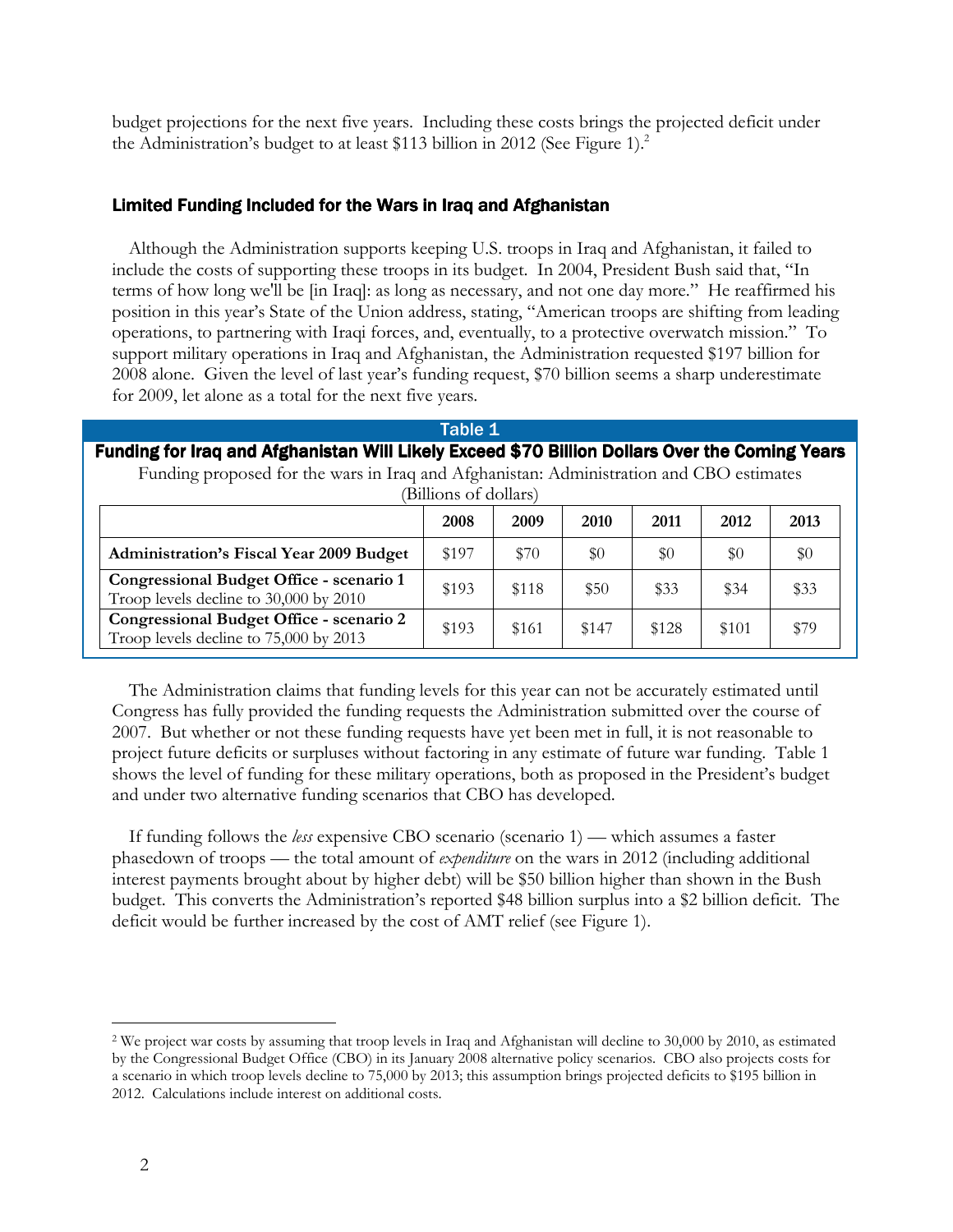#### Congressional Budget Office Reestimate of Administration's Budget **Shows Persistent Deficits**

 The numbers highlighted in this paper use the Administration's budget projections released on February 4 to calculate future deficits under Administration policies, taking into account the costs of the war and AMT relief. The Congressional Budget Office's (CBO) reestimate of the Administration's budget, published March 3, projects still larger deficits over the next five years under Administration policies.

 If we factor the costs of the war and AMT relief into the CBO estimates of deficits under Administration policies, the result is deficits in 2012 that are about \$50 billion higher than the deficits we cite here. Deficits in 2012 would range from \$161 billion to \$244 billion, rather than from \$113 billion to \$195 billion.

## Administration's Budget Also Omits AMT Relief

 The Administration also failed to include the costs of extending AMT relief, without which taxpayers would receive, on average, only about two thirds of the value of their promised tax cuts in  $2012$ .<sup>3</sup> (Taxpayers are subject to the AMT whenever their income tax liability, as calculated under the AMT, is higher than their tax liability as calculated under the regular income tax system. The 2001 and 2003 tax cuts sharply reduced households' tax liability under the regular income tax without changing the structure of the AMT, causing millions of additional households to be subject to the AMT and to owe tax based on their AMT liability, rather than their regular income-tax liability. As a result, they will not receive their full tax cuts unless AMT relief is continued.)

According to the Urban Institute-Brookings Institution Tax Policy Center, in the absence of continued AMT relief, the AMT will take back almost a third of the total value of the President's tax cuts by 2012. The impact of the AMT would be greater for households with incomes between \$100,000 and \$500,000; the Tax Policy Center estimates that in the absence of AMT relief, households with incomes between \$100,000 and \$200,000 would lose more than *half* of their promised tax cuts in 2012, on average, and households with incomes between \$200,000 and \$500,000 would lose almost three quarters of their tax cuts.

When the President urges that his tax cuts be made permanent, he presumably does not mean only the two-thirds of the tax cuts that would remain if AMT relief were not continued. Furthermore, the Administration's policy to date has always been to extend AMT relief, consistent with the promises it made regarding the 2001 and 2003 tax cuts. The 2001, 2003, and 2004 tax cuts each extended AMT relief; in other years, including this year, the Administration's budget proposed extending AMT relief for another year or two. It is clear that continued AMT relief is part of the Administration's policy. Leaving the costs of AMT relief — estimated at \$75 billion in 2009 alone — out of budget projections for years after 2009 understates future deficits under Administration policies.

 $\overline{a}$ 3 See Tax Policy Center Table T07-0040.